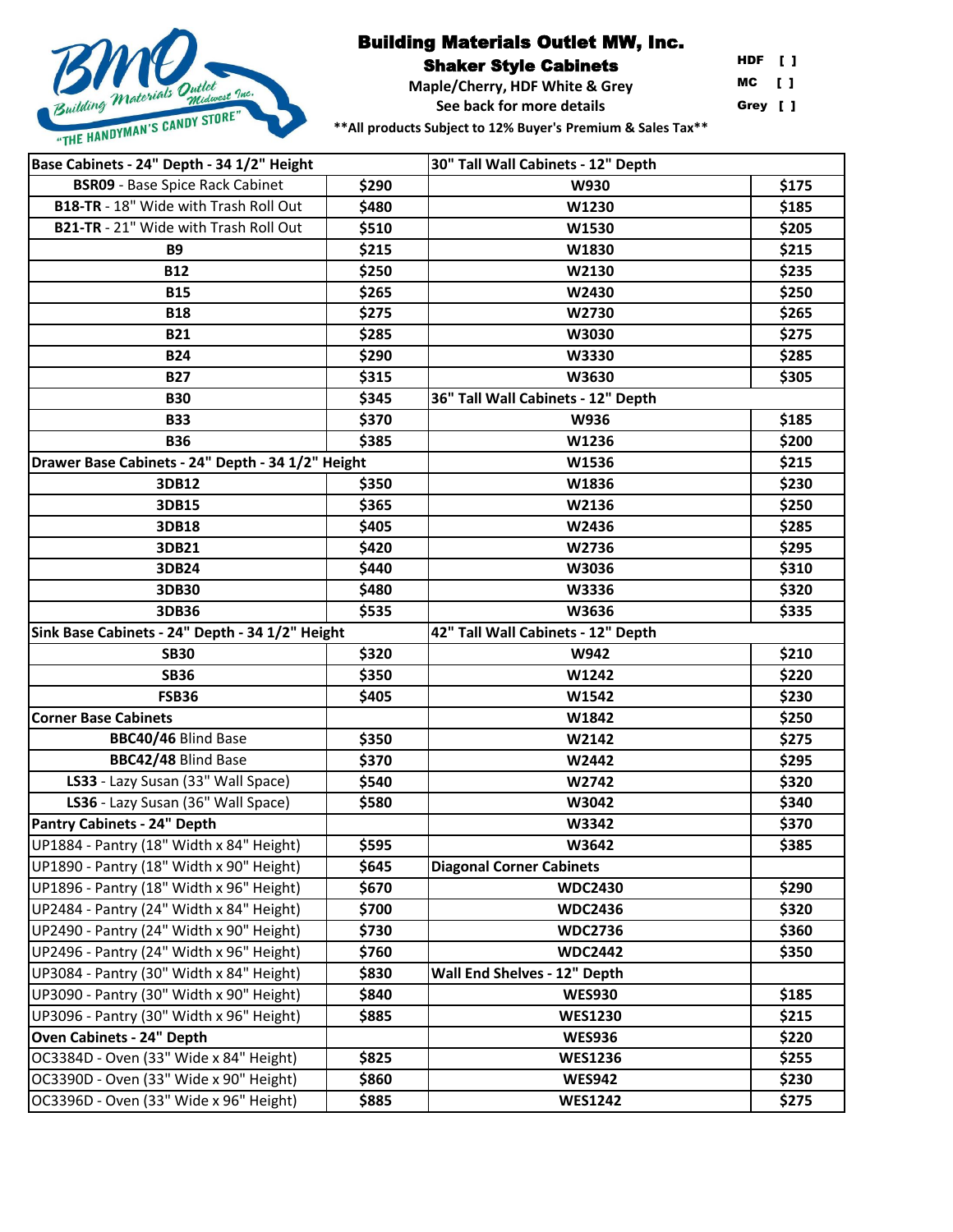| Wall Bridge Cabinets - 12" Depth                        |       | Vanity Sink Bases - 21" Depth          |       |
|---------------------------------------------------------|-------|----------------------------------------|-------|
| W3012                                                   | \$195 | VSB2421 - 24" Wide (White & Grey Only) | \$285 |
| W3612                                                   | \$220 | VSB3021 - 30" Wide                     | \$305 |
| W3015                                                   | \$215 | VSB3621 - 36" Wide                     | \$395 |
| W3315                                                   | \$225 | Vanities with Drawers - 21" Depth      |       |
| W3615                                                   | \$230 | V3021D-R                               | \$440 |
| W2418                                                   | \$195 | V3021D-L                               | \$440 |
| W3018                                                   | \$220 | V3621D-R                               | \$485 |
| W3618                                                   | \$235 | V3621D-L                               | \$485 |
| W2424                                                   | \$220 | V4221D-R                               | \$550 |
| W3024                                                   | \$230 | V4821D L/R Drawers                     | \$600 |
| W3324                                                   | \$235 | V6021S L/R Drawers                     | \$670 |
| W3624                                                   | \$250 | V6021D Center Drawers                  | \$660 |
| <b>Wall Bridge Cabinets - 24" Depth</b>                 |       | V7221D Center Drawers                  | \$860 |
| W361224                                                 | \$240 | Vanity Drawer Bases - 21" Depth        |       |
| W361824                                                 | \$275 | <b>VDB1221</b>                         | \$365 |
| W362124                                                 | \$290 | <b>VDB1521</b>                         | \$375 |
| W362424                                                 | \$305 | <b>VDB1821</b>                         | \$395 |
|                                                         |       | <b>ACCESSORIES</b>                     |       |
| Mullion Door Wall Cabinets WITH Glass - 12" Depth       |       | TK8 - 1/4"x 4"x 96" Toe Kick           | \$25  |
| <b>W1830MD</b>                                          | \$265 | <b>BF3</b> - 3"x 34 1/2" Base Filler   | \$35  |
| <b>W2430MD</b>                                          | \$305 | BF6 - 6"x 34 1/2" Base Filler          | \$55  |
| <b>W3030MD</b>                                          | \$320 | WF330 - 3"x30" Wall Filler             | \$25  |
| <b>W3630MD</b>                                          | \$340 | WF336 - 3"x36" Wall Filler             | \$30  |
| W1836MD                                                 | \$285 | WF342 - 3"x42" Wall Filler             | \$35  |
| <b>W2436MD</b>                                          | \$335 | F396 - 3"x96" Tall Filler              | \$60  |
| W3036MD                                                 | \$360 | F696 - 6"x96" Tall Filler              | \$100 |
| W3636MD                                                 | \$385 | WSK1230 - 12"x30" Wall Skin            | \$25  |
| W1842MD                                                 | \$305 | WSK1236 - 12"x36" Wall Skin            | \$30  |
| <b>W2442MD</b>                                          | \$345 | WSK1242 - 12"x42" Wall Skin            | \$35  |
| <b>W3042MD</b>                                          | \$395 | BSK - 24"x34 1/2" Base Skin            | \$45  |
| <b>W3642MD</b>                                          | \$430 | TSK - 24"x96" Tall Skin                | \$65  |
| Diagonal Mullion Door Cabinets WITH Glass - 12" Depth   |       | BP4896 - 48"x96" Back Panel            | \$95  |
| <b>WDC2430MD</b>                                        | \$330 | BP2496-3/4 - 24"x96 3/4" Back Panel    | \$100 |
| <b>WDC2436MD</b>                                        | \$360 | RP96 - 24"x96" Refrigerator Panel      | \$95  |
| <b>WDC2442MD</b>                                        | \$385 | DWP - 24"x34 1/2" Dishwasher Panel     | \$50  |
| <b>Specialty Wall Cabinets - 12" Depth</b>              |       | SM8 - 3/4"x96" Scribe Moulding         | \$25  |
| WR3015 - Wine Rack                                      | \$270 | OC8 - 3/4"x3/4"x96" Outside Corner     | \$25  |
| WR3018 - Wine Rack                                      | \$295 | CM8 2-7/8" - 2 7/8"x96" Crown Moulding | \$60  |
| <b>SGH30</b> - Stem Glass Holder                        | \$195 | CM8 4" - 4"x96" Crown Moulding         | \$80  |
|                                                         |       | FBM8 - 3/4"x4-1/2"x96" Furniture Base  | \$80  |
| This is a listing of sizes that are possibly available. |       | <b>Corbel</b>                          | \$130 |
| Not ALL sizes are available so please check stock       |       | TP3 - 3" W x 34 1/2" Post              | \$80  |
| before purchasing.                                      |       | ROT30 - 3"Tx21"D Roll Out Tray         | \$80  |
|                                                         |       | Door Style End Panels                  |       |
| *** PLEASE ALLOW ONE WEEK MINIMUM FOR                   |       | <b>BEP2430</b>                         | \$75  |
| <b>ORDERS TO BE FULFILLED ***</b>                       |       | <b>WEP1230</b>                         | \$50  |
|                                                         |       | <b>WEP1236</b>                         | \$60  |
|                                                         |       | <b>WEP1242</b>                         | \$70  |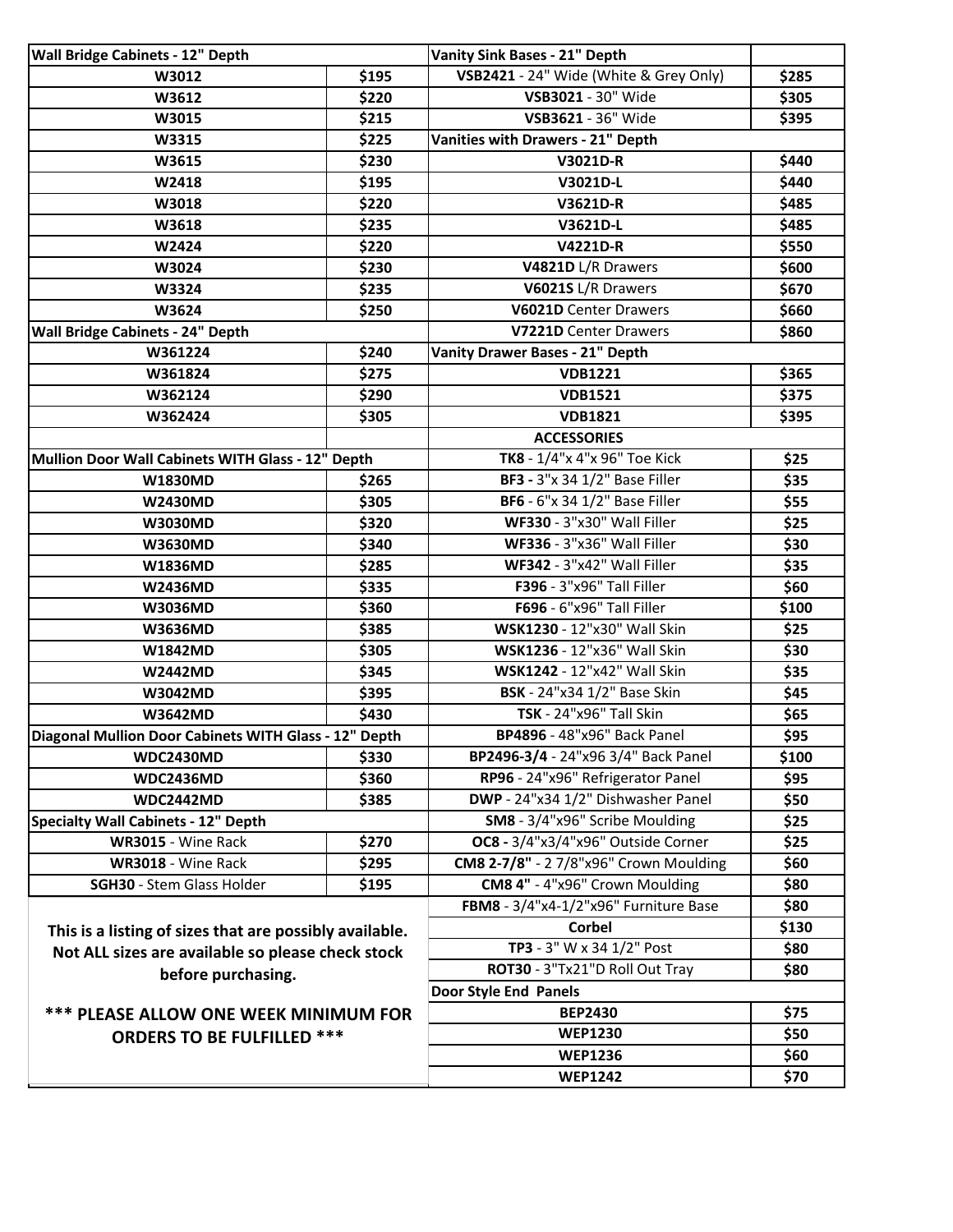





 *HDF White Maple/Cherry Grey*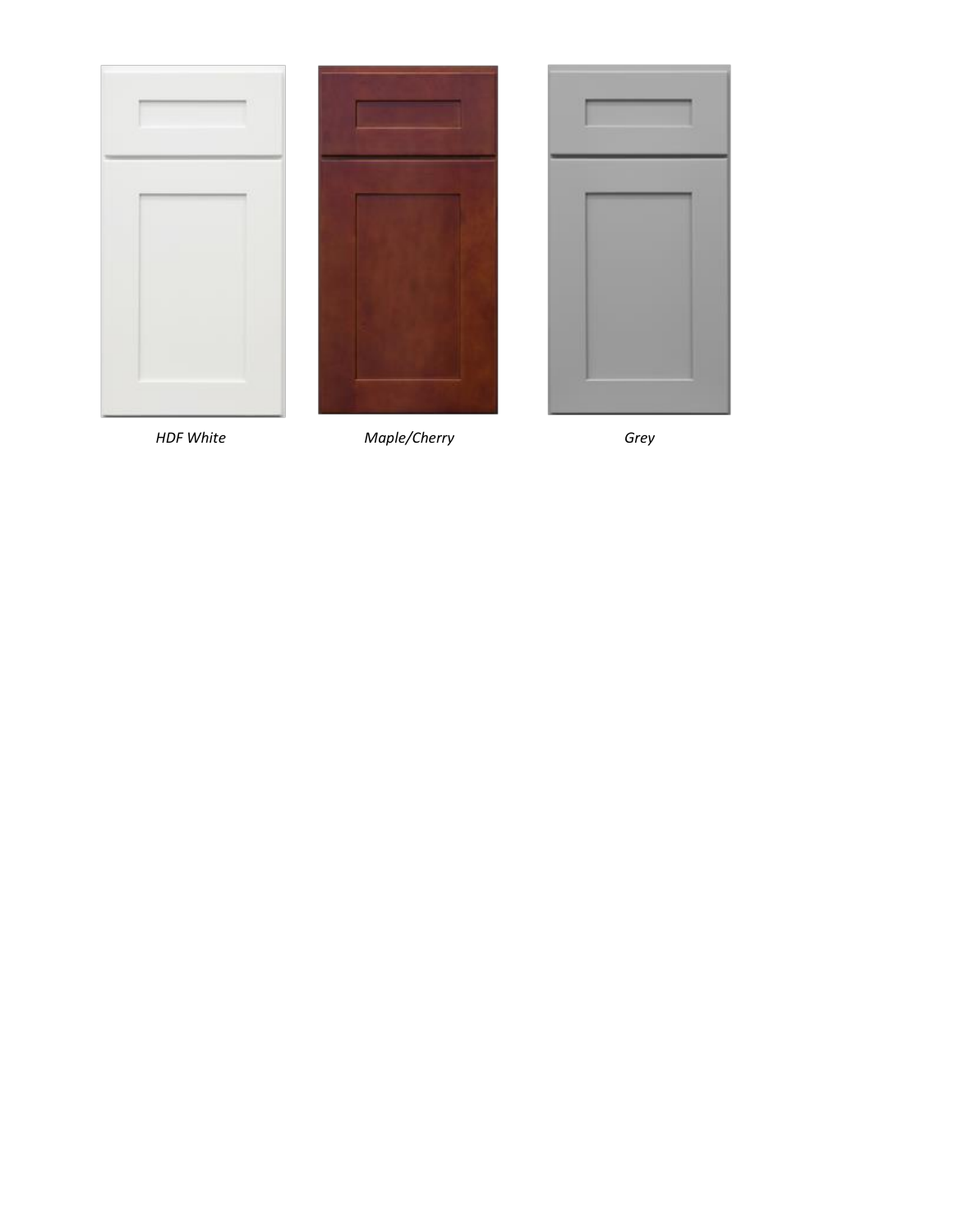

## Building Materials Outlet MW, Inc.

**See back for more details \*\*All products Subject to 12% Buyer's Premium & Sales Tax\*\*** **Hickory [ ] Platinum [ ]**

**White Shaker [ ] Norris Grey [ ]**

**Bristol Choc [ ] Platinum [ ]** 

**Aspen Wht [ ] West Pt Grey [ ]**

 **Base - Single Door -Single Drawer 24" Deep - 34 1/2" Tall B12 \$315 W930 \$250 B15 \$325 W1230 \$260 B18 \$340 W1530 \$265 B21 \$350 W1830 \$275 Base - Double Door- Single Drawer Network 1 and 1997 (1998) W2130 \$315 B24 b \$355 B27 \$380 W2430 \$325 Base - Double Door - Double Drawer W2730 \$335 B30 \$415 W3030 \$345 B33 \$445 W3330 \$360 B36 \$460 W3630 \$375 B39 \$495 W3930 \$400 B42 \$525 W4230 \$430 B48 \$550 Base - Three Drawer Base DB12 \$445 W942 \$270 DB15 \$460 W1242 \$290 DB18 \$495 W1542 \$310 DB21 \$525 W1842 \$325 DB24 \$550 W2142 \$345 DB30 \$575 DB36 \$625 W2442 \$375 Base - Two Drawer Base W2742 \$395 2DB24 \$625 W3042 \$415 2DB27 \$675 W3342 \$450 2DB30 \$700 W3642 \$465 2DB33 \$725 W3942 \$490 2DB36 \$750 W4242 \$525 Sink Base Cabinets SB33 \$390 WDC2430** - Diagonal Wall **\$370 SB36 \$415 WDC2442** - Diagonal Wall **\$430 FSB36** - Farm Sink Base **\$480 WDC42PG** - Diagonal Wall w/Plain Glass **\$465 DCSB36** - Diagonal Corner Sink Base **\$400 WBC2730** -Blind Wall **\$325 Corner Base Cabinets Corner Base Cabinets Corner Base Cabinets Corner Base Cabinets Corner Base Cabinets Corner Base Cabinets Corner Base Cabinets Corner Base Cabinets Corner Base Cabinets Corner Base Co BBC36** - Blind Base **\$425 WER2430** - Wall Easy Reach **\$650 LS33** - Lazy Susan 33" Wall Space **\$635 WER2442** - Wall Easy Reach **\$675 LS36** - Lazy Susan 36" Wall Space **\$660 Range Hood Fronts - 23.5" Tall CDB36** - Corner Drawer Base **\$640 RHF30 \$300 RHF36 \$325 \*Specialty Base Cabinets NOT available in all species\* Pantry Cabinets - 24" Deep BSD6** - Base Spice Drawer Cabinet **\$325 UC1884** - Pantry (18" Wide x 84" Tall) **\$690 BSR9** - Base Spice Pull Out Full Height Door **\$460 UC1896** - Pantry (18" Wide x 96" Tall) **\$770 TB9** - Tray Base Full Height Door **\$275 UC2484** - Pantry (24" Wide x 84" Tall) **\$785 B18-TR** - 18" Wide with Trash Roll Out **\$550 UC2496** - Pantry (24" Wide x 96" Tall) **\$850 B21-TR** - 21" Wide with Trash Roll Out  $\qquad$  \$615  $*$  **\*\*Split Pantry Cabinets Available Upon Request BMC27** - 27" Wide Microwave Base **\$400 | Oven Cabinets - 24" Deep BMC30** - 30" Wide Microwave Base **\$435 UOC3384** - Oven (33" Wide & 84" Tall) **\$925 UOC3396** - Oven (33" Wide & 96" Tall) **\$975 42" Tall Wall Cabinets Double Door - 12" Depth Corner Wall Cabinets 30" Tall Wall Cabinets Single Door - 12" Depth 30" Tall Wall Cabinets Double Door - 12" Depth** \*\*\*36" Tall pricing is available upon request\*\*\*  **42" Tall Wall Cabinets Single Door - 12" Depth**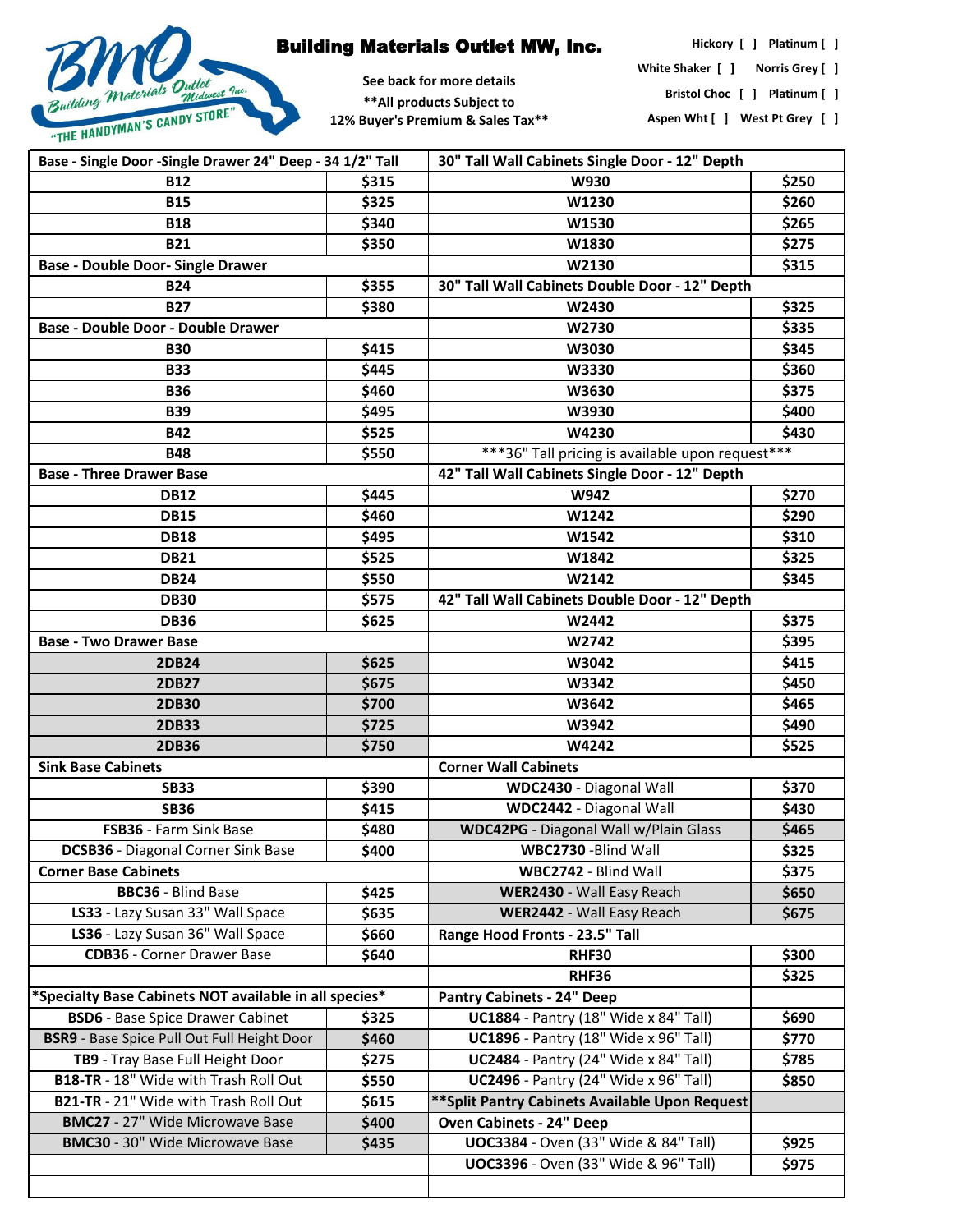| ***More Bridge Cabinets available in Price Book***                        |       | Vanity Sink Base - 34 1/2" Tall - 21" Deep                               |              |  |
|---------------------------------------------------------------------------|-------|--------------------------------------------------------------------------|--------------|--|
| 30" Wide Wall Bridge Cabinets - 12" Deep                                  |       | \$310<br><b>VSB2421</b>                                                  |              |  |
| W3012                                                                     | \$250 | <b>VSB2721</b>                                                           | \$330        |  |
| W3015                                                                     | \$260 | <b>VSB3021</b>                                                           | \$340        |  |
| W3018                                                                     | \$270 | <b>VSB3621</b>                                                           | \$425        |  |
| W3024                                                                     | \$285 | Vanity with Drawers - 34 1/2" Tall - 21" Deep                            |              |  |
| 33" Wide Wall Bridge Cabinets - 12" Deep                                  |       | <b>V2421DR</b>                                                           | \$400        |  |
| W3312                                                                     | \$255 | <b>V2421DL</b>                                                           | \$400        |  |
| W3315                                                                     | \$265 | <b>V3021DR</b>                                                           | \$475        |  |
| W3318                                                                     | \$275 | V3021DL                                                                  | \$475        |  |
| W3324                                                                     | \$290 | <b>V3621DR</b>                                                           | \$525        |  |
| 36" Wide Wall Bridge Cabinets - 12" Deep                                  |       | V3621DL                                                                  | \$525        |  |
| W3612                                                                     | \$260 | <b>V4221DR</b>                                                           | \$580        |  |
| W3615                                                                     | \$270 | <b>V4221DL</b>                                                           | \$580        |  |
| W3618                                                                     | \$285 | <b>Vanity with Single Sink</b>                                           |              |  |
| W3624                                                                     | \$300 | <b>V4821DD</b>                                                           | \$640        |  |
| 33" Wide Wall Refrigerator Bridge Cabinets - 24" Deep                     |       | V6021DD<br>\$710                                                         |              |  |
| <b>WR3315</b>                                                             | \$305 | <b>Vanity with Double Sink</b>                                           |              |  |
| <b>WR3324</b>                                                             | \$310 | VSDB60                                                                   | \$710        |  |
| 36" Wide Wall Refrigerator Bridge Cabinets - 24" Deep                     |       | Vanity Drawer Bases - 34 1/2" Tall - 21" Deep                            |              |  |
| <b>WR3612</b>                                                             | \$310 | <b>VDB1221</b>                                                           | \$400        |  |
| <b>WR3615</b>                                                             | \$320 | <b>VDB1521</b>                                                           | \$415        |  |
| <b>WR3618</b>                                                             | \$330 | <b>VDB1821</b>                                                           | \$425        |  |
| <b>WR3624</b>                                                             | \$350 | <b>VDB2121</b>                                                           | \$435        |  |
| Specialty Cabinets - NOT available in all species                         |       | <b>VDB2421</b>                                                           | \$445        |  |
| AG2418 - Appliance Garage                                                 | \$300 | TT2436 - Tank Topper 24" Wide - 36" Tall 8" Deep                         | \$250        |  |
| LWR3015 - Lattice Wine Rack                                               | \$250 | <b>Accessories</b>                                                       |              |  |
| <b>SGH</b> - Stem Glass Holder                                            | \$250 | TK8 - Toe Kick                                                           | \$30         |  |
| WSC1515 - Wine Storage Cube 12" Deep                                      | \$200 | BF3 - 3" Base Filler                                                     | \$40         |  |
| WSC1818 - Wine Storage Cube 12" Deep                                      | \$225 | BF6 - 6" Base Filler                                                     | \$60         |  |
| <b>BSR12</b> - Base Spice Pull Out Full Height Door                       | \$500 | TF396 - Tall Filler                                                      | \$65         |  |
| <b>BA24</b> - Angle End Base                                              | \$385 | WF342 - 3" Wall Filler                                                   | \$40         |  |
| WCA1230 - Angle End Wall                                                  | \$240 | WF642 - 6" Wall Filler                                                   |              |  |
| WCA1242 - Angle End Wall                                                  | \$280 | TF696 - 6" Tall Filler                                                   | \$50<br>\$65 |  |
|                                                                           |       | WS1542 - Wall Skin                                                       |              |  |
| <b>*** GLASS DOOR CABINETS ARE AVAILABLE FOR</b>                          |       |                                                                          | \$55         |  |
| <b>12" TALL STACKER CABINETS &amp;</b>                                    |       | BS2435 - Base Skin Only available in HS & NG                             | \$60         |  |
| WALL CABINETS FROM 15" WIDE UP TO 36" WIDE                                |       | SPW - 1/4"x36"x96" Stained Plywood<br>IS3696 - 1/2"x36"x96" Island Panel | \$110        |  |
| IN 30", 36" & 42" TALL                                                    |       |                                                                          | \$120        |  |
|                                                                           |       | PLYEB42 - 1/2"x42"x8' Plywood Edge Banded                                | \$175        |  |
| SEE PRICE BOOK FOR PRICING                                                |       | BEP3 - 24"x34,1/2" Dishwasher Panel                                      | \$65         |  |
|                                                                           |       | REP9624 - 1,1/2"x24"x96"                                                 | \$100        |  |
| <b>*** PLEASE NOTE CABINETS DO NOT HAVE</b>                               |       | BM8 - 1/4"X1,21/32"X96"                                                  | \$30         |  |
| <b>FINISHED ENDS THEREFORE PANELS OR SKINS ARE</b>                        |       | <b>SHM8</b> - 1/2"X3/4"X96" Shoe Moulding                                | \$30         |  |
| <b>NEEDED TO HAVE A FINISHED LOOK ***</b>                                 |       | LRM8 - 1,7/16"x1"x96" Light Rail Moulding                                | \$60         |  |
|                                                                           |       | OCS8 - 96" Outside Corner Moulding                                       | \$30         |  |
| This is a listing of sizes that are possibly available.                   |       | SM8 - 96" Scribe Moulding                                                | \$30         |  |
| Not ALL sizes are available so please                                     |       | DEC004 - 4,1/2" Furniture Base                                           | \$85         |  |
| check stock before purchasing.                                            |       | LCM8 - 3,3/8"x96" Crown Moulding                                         | \$80         |  |
| The Shaded areas represent items that are NOT                             |       | VA48 - 4, 1/2"x48" Arched Valance                                        | \$75         |  |
| available in Aspen White, Bristol Chocolate or<br>Mocha                   |       | <b>CBLPN2</b> - Small Corbel                                             | \$100        |  |
|                                                                           |       | <b>CBLPN3</b> - Large Corbel                                             | \$125        |  |
|                                                                           |       | <b>DP1230</b> - Decorative Panel                                         | \$55         |  |
| *** PLEASE ALLOW 8 WEEKS MINIMUM FOR<br><b>ORDERS TO BE FULFILLED ***</b> |       | <b>DP1242</b> - Decorative Panel                                         | \$75         |  |
|                                                                           |       | <b>DP2430</b> - Decorative Panel                                         | \$80         |  |
|                                                                           |       | <b>MVEPBH</b> - Matching Vanity Panel                                    | \$75         |  |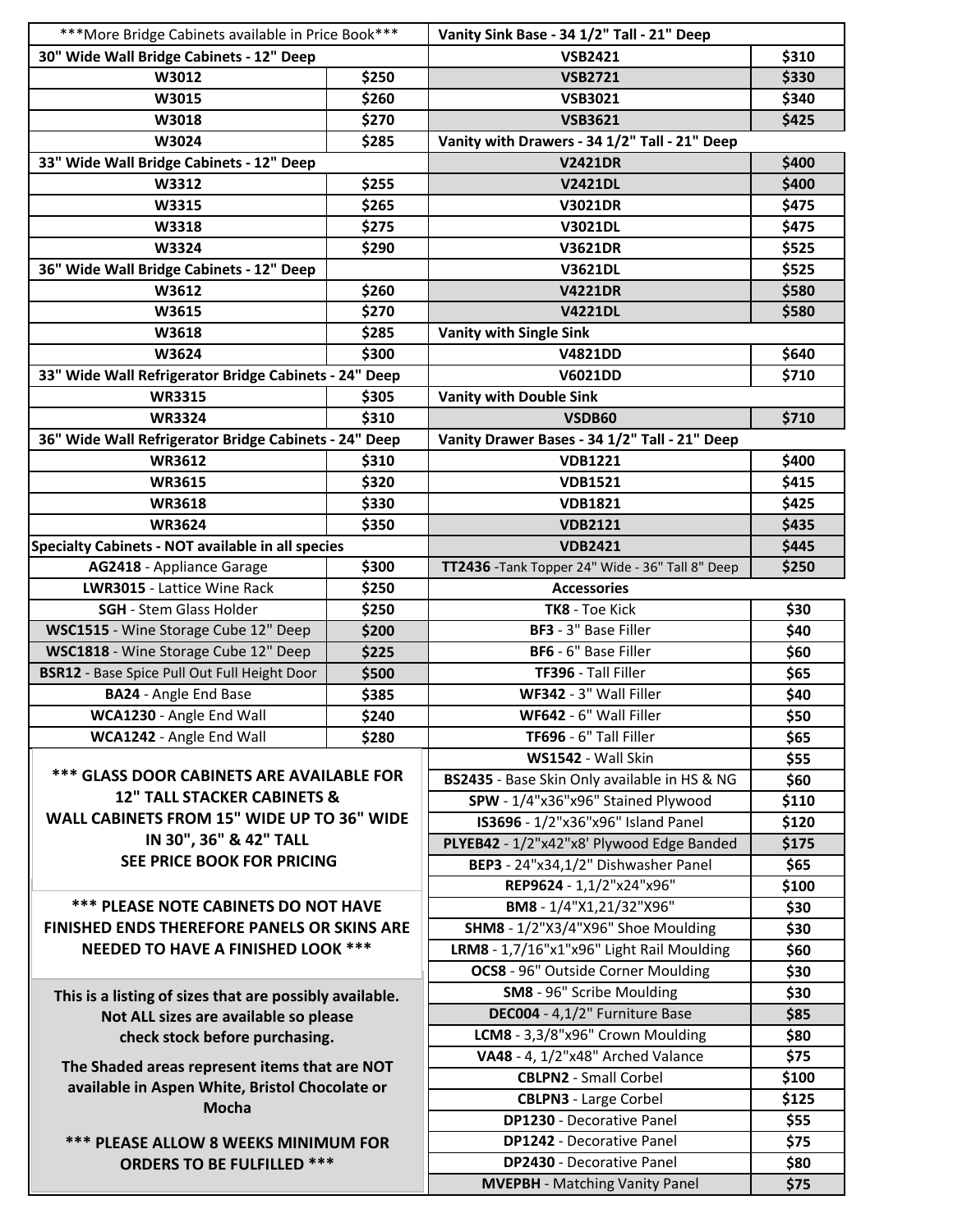









*Hickory* **Platinum** *Platinum White Shaker* **Aspen White** 







 *Bristol Chocolate Mocha Winchester Grey West Point Grey*